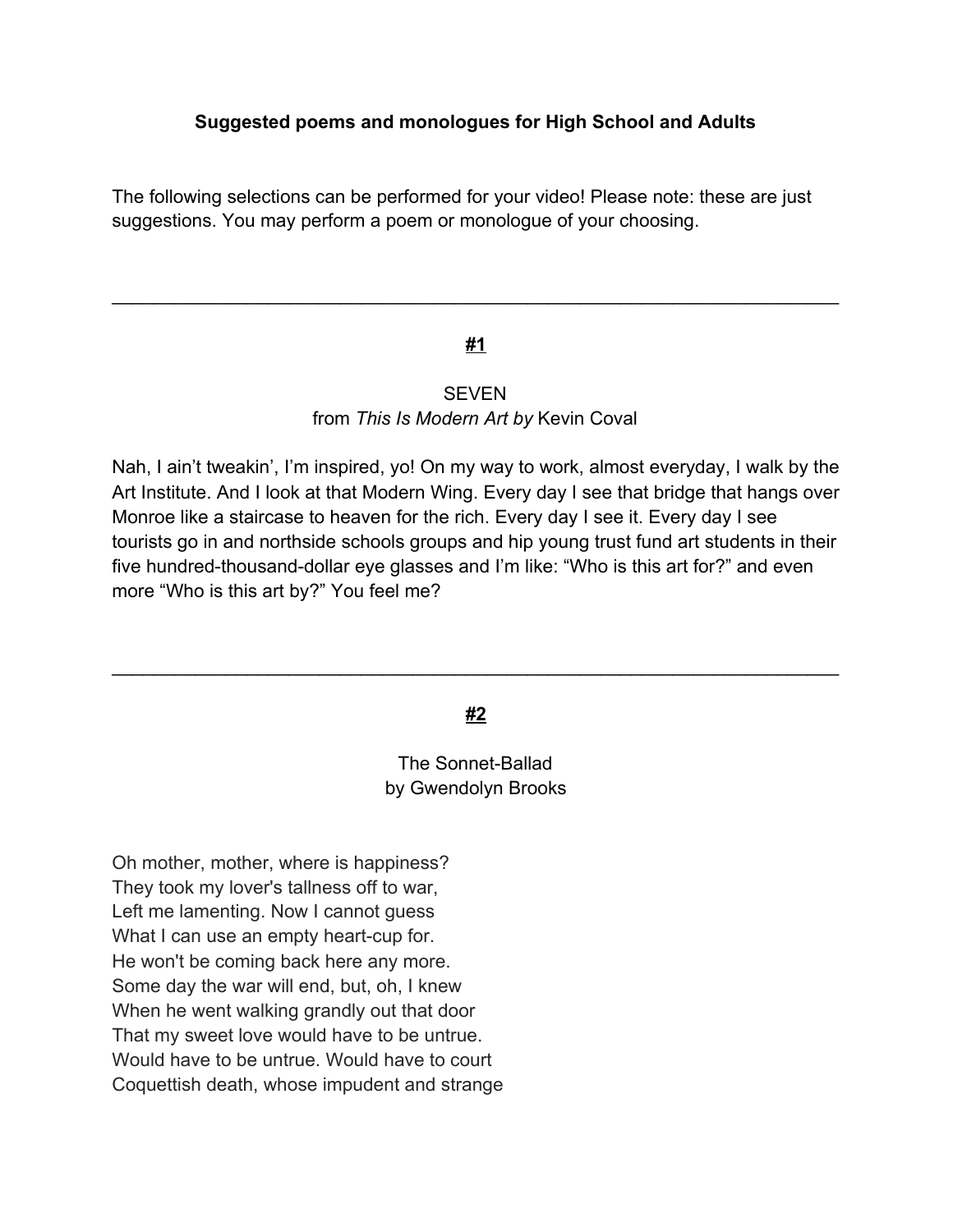Possessive arms and beauty (of a sort) Can make a hard man hesitate--and change. And he will be the one to stammer, "Yes." Oh mother, mother, where is happiness?

### **#3**

\_\_\_\_\_\_\_\_\_\_\_\_\_\_\_\_\_\_\_\_\_\_\_\_\_\_\_\_\_\_\_\_\_\_\_\_\_\_\_\_\_\_\_\_\_\_\_\_\_\_\_\_\_\_\_\_\_\_\_\_\_\_\_\_\_\_\_\_\_\_

## JC from *This Is Modern Art by* Kevin Coval

First time I went to the Art Institute was in the seventh grade. I had this art teacher, Ms. Simkins. She'd take us on field trips all the time. One spring she took us to the Southside, to the DuSable Museum. We met the woman who started it, Margaret Burroughs. This 80-year-old black woman in a bright purple African dress and a pair of Jordans. Like for real. I mean, I never knew museums could be started by old black women . . . wearing Jordans. And she said she spent time as a student in Mexico learning from The Mexican Muralists. Which I thought sounded like a graffiti crew. And I guess in a way they were. She worked with Diego Rivera and José Clemente Orozco and David Alfaro Siqueiros. And I never heard of them. But I remembered Jose Clemente because of the ball player, Roberto Clemente. So when I got to school, Ms. Simkins helped me look up Jose Clemente the painter and we found these murals he did on a college campus. These murals were cold! They told the story of his people, the Latino people...my people. I wanted to tell the stories of my people, too.

#### **#4**

\_\_\_\_\_\_\_\_\_\_\_\_\_\_\_\_\_\_\_\_\_\_\_\_\_\_\_\_\_\_\_\_\_\_\_\_\_\_\_\_\_\_\_\_\_\_\_\_\_\_\_\_\_\_\_\_\_\_\_\_\_\_\_\_\_\_\_\_\_\_

## Pop Off (excerpt) from *Can I Kick It?* by Idris Goodwin

After some racist rapper with a confederate flag started kicking those time-tested hits "Welfare Queen" "Chicago is a war zone"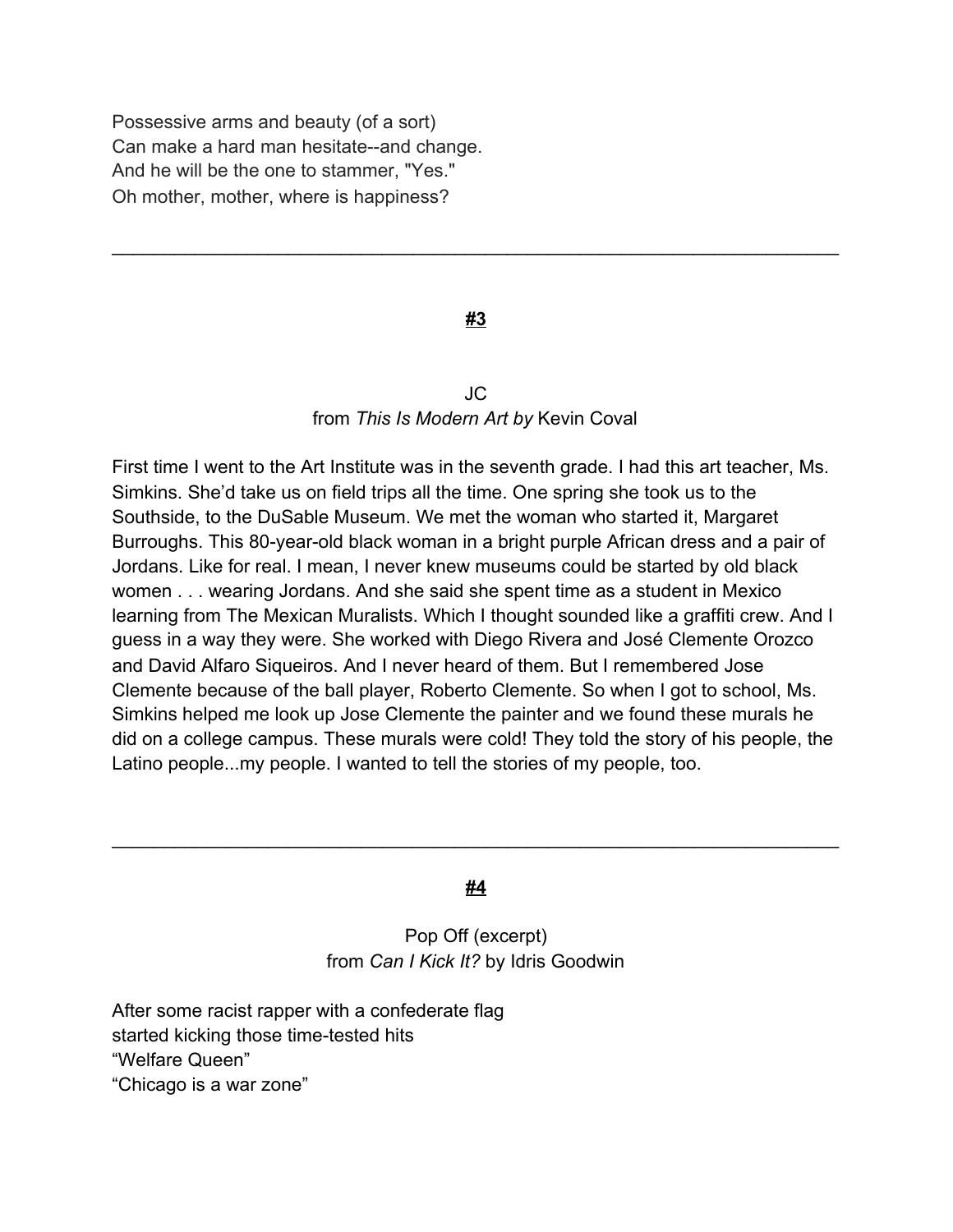"Get off your knees Kaepernick" and course "Muslims"

I let off some shots along the back of the bluebird And an old friend shot back It's not that rappers can't be conservative hip-hop knows no political affiliation hip-hop is also vulnerable to schisms and isms done its share of damage, rocked salt into bleeding wounds

It's an ocean which is to suggest it'll soothe, wave, reflect light but also tsunami, and play host to all manner of hammerhead

#### **#5**

\_\_\_\_\_\_\_\_\_\_\_\_\_\_\_\_\_\_\_\_\_\_\_\_\_\_\_\_\_\_\_\_\_\_\_\_\_\_\_\_\_\_\_\_\_\_\_\_\_\_\_\_\_\_\_\_\_\_\_\_\_\_\_\_\_\_\_\_\_\_

"Hey, Black Child" by Countee Cullen

Hey Black Child Do you know who you are Who you really are Do you know you can be What you want to be If you try to be What you can be

Hey Black Child Do you know where you are going Where you're really going Do you know you can learn What you want to learn If you try to learn What you can learn

Hey Black Child Do you know you are strong I mean really strong